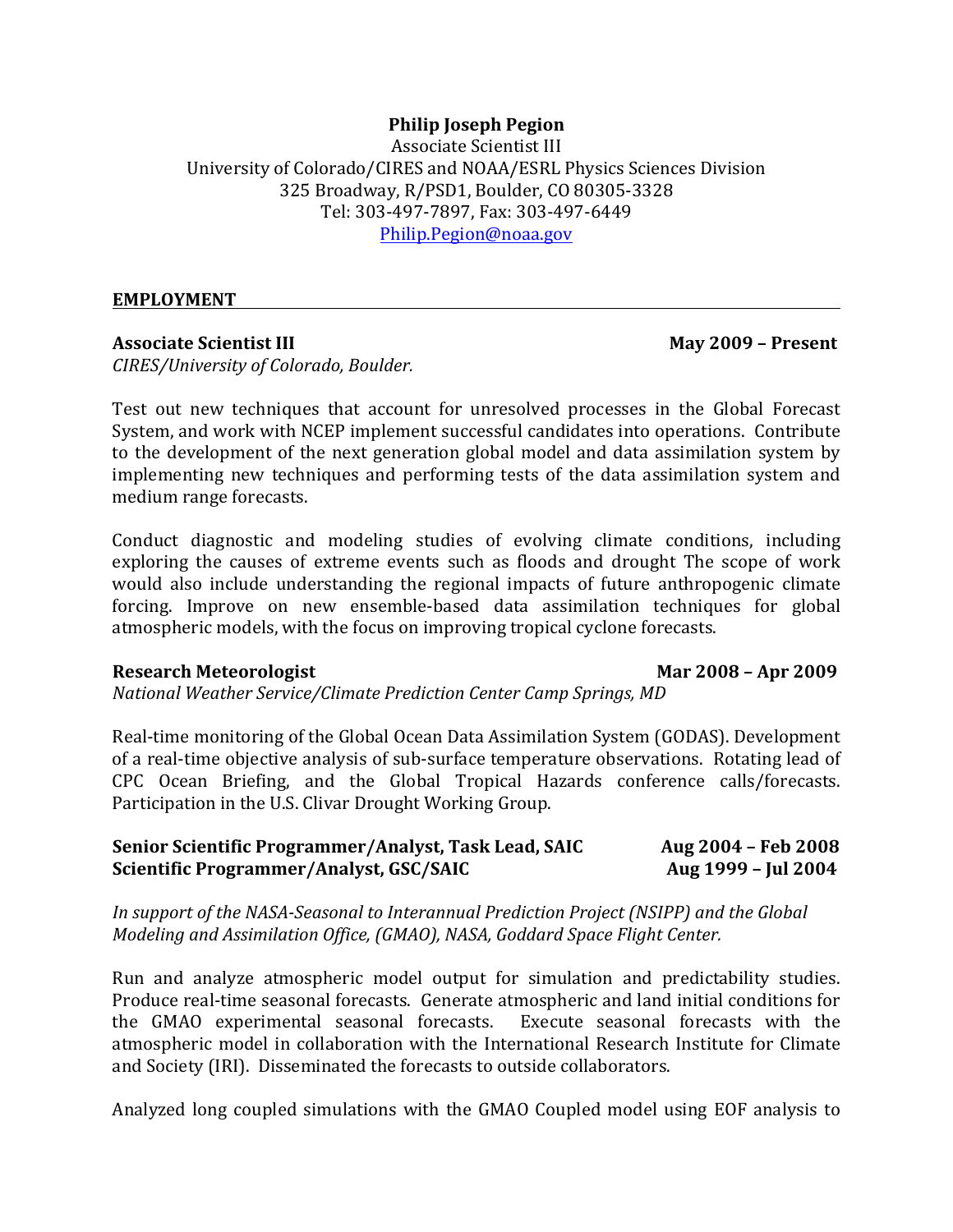separate modes of SST variability and ENSO and Atlantic variability from model drift associated with model systematic errors.

Part of the NASA Reanalysis (MERRA) validation team. Responsible for analyzing experiments with the GOES-5 DAS aimed to improve the climate of the system. Experiments addressed the impact of new observing systems, satellite bias correction, and model physics. Analysis included comparisons to independent in-situ observations, satellite observations, and other reanalyses such as NCEP Reanalyses, ERA40, JRA-25, and the NCEP and EC operational analyses.

Perform studies of forecasts of hurricane track and intensity dependency on initialization and changes to model physics with a high resolution  $(4/4)$  degree) GCM.

Part of the proposal writing team that successfully won the GMAO support contract for SAIC.

# **Graduate Research Assistant May1998 - Aug 1999**

*Center for Ocean-Atmosphere Prediction Studies, Florida State University, Tallahassee, FL* 

Creation of variationally derived NSCAT pseudostress product. Writing of IDL code to process and display NSCAT data.

# **Summer Intern/Weather Forecaster May 1996 – Aug 1996**

*Brookhaven National Laboratory, Upton, NY*

Issued forecasts twice daily. Kept a log of daily meteorological data. Tested radiation sensors before sending them into the field. Calibration of thermometer and wind vane.

# Student Intern **and COVIDE 1996** – Dec 1996

*National Weather Service, Eastern Region Headquarters, Bohemia, NY* Developed web pages using HTML for interoffice use. COMET training modules for weather forecasting. Participated in daily weather briefings.

## **EDUCATION**

# **M.S. Meteorology, Florida State University, Tallahassee, FL (1999)**

Adviser: Dr. James J. O'Brien Thesis Title: Objectively Derived Daily "Winds" from Satellite Scatterometer Data.

## **B.S. Atmospheric Science, State University of New York at Stony Brook, Stony Brook, NY (1996)**

**Awards** 

• Global Modeling and Assimilation Office (GMAO) Outstanding Performance Award, 2008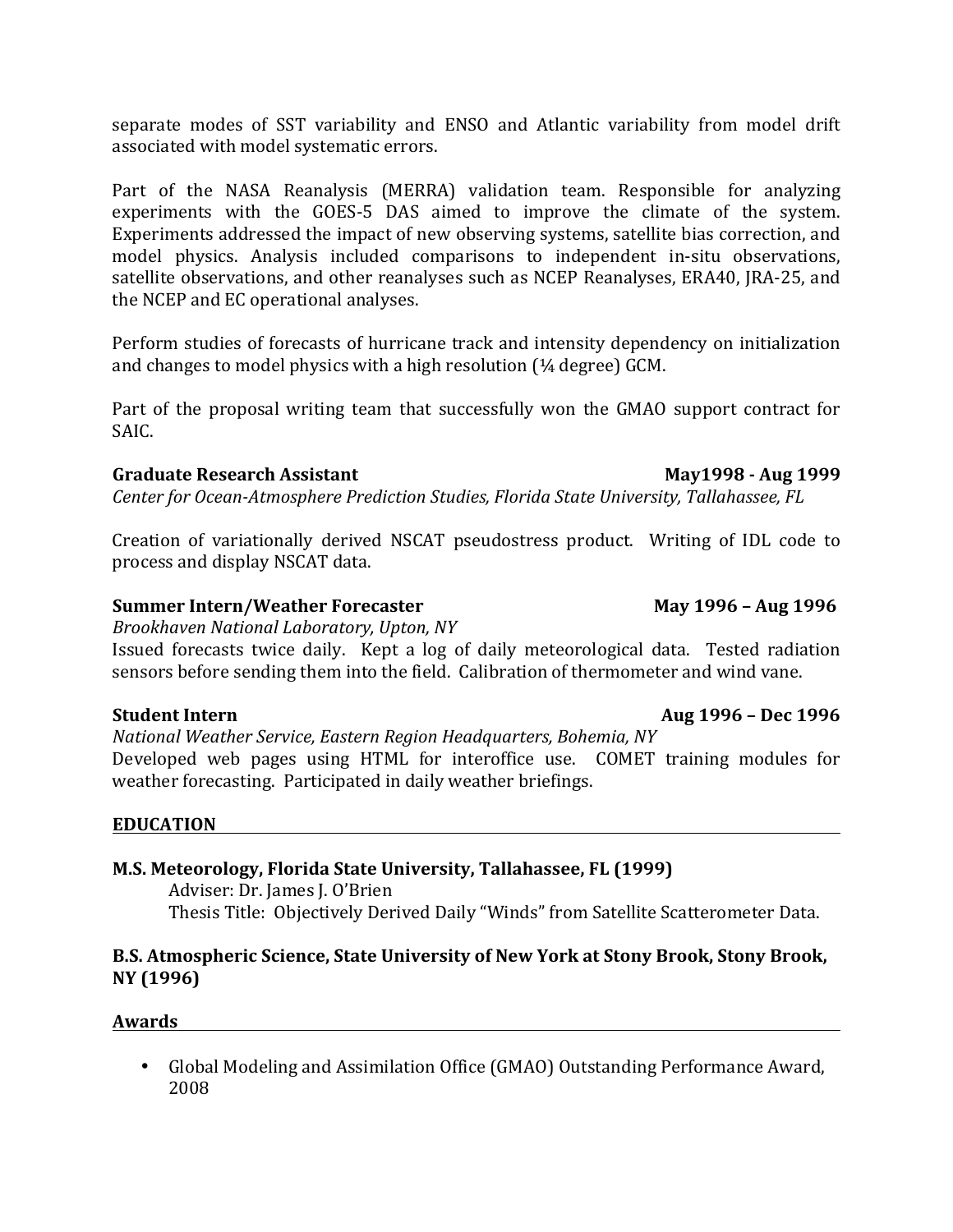- The GMAO/SRT Outstanding Performance Award, 2004
- The GMAO/SRT Group Achievement Award, 2003
- Climate and Radiation Branch Exceptional Scientific Support Award, 2001

### **GRANTS AND CONTRACTS**

- Principal Investigator, High Impact Weather Prediction Project, 2014-2017: HIWPP Assimilation, Ensemble, Stochastic Physics and Parameterization Development \$1.22M
- Principal Investigator, Sandy Supplemental, 2014-2016: Sandy Supplemental Lower boundary ensemble initial perturbations in GEFS and hybrid ensemble DA (GEFS): \$280K
- Principal Investigator, Sandy Supplemental, 2014-2016: Sandy Supplemental Multi-model post-processing \$340K
- Principal Investigator, Sandy Supplemental, 2014-2016: Sandy Supplemental Stochastic Physics, \$280K
- Principal Investigator, Sandy Supplemental, 2014-2015: Ensemble-Variational Data Assimilation and Prediction \$201K

## **REFEREED PUBLICATIONS**

- Liebmmann, B., M. Hoerling, C. Funk, I. Bladé, R. Dole, D. Allured, X.-W. Quan, **P. Pegion**, J. Eischeid, 2014: Understanding Recent Eastern Horn of Africa Rainfall Variability and Change. *J. Clim.,* 8630-8645.
- Torn R., J. Whitaker, P. Pegion, T. Hamill, G. Hakim, 2014: Diagnosis of the source of GFS medium range track errors in Hurricane Sandy (2012). *Mon. Wea. Rev.*, Early online release.
- Han, W., G. Meehl, A. Hu, M. Alexander, T. Yamagata, D. Yuan, M. Ishii, P. Pegion, J. Zheng, B. Hamlington, X.-W. Quan, R. Leben, 2013: Intensification of Decadal and Multi- Decadal Sea Level Variability in the Western Tropical Pacific During Recent Decades. *Clim. Dyn.* **43** (5-6), 1-23.
- Hoerling, M., A. Kumar, R. Dole, J. Nielsen-Gammon, J. Eischeid, J. Perlwitz, X. Quan, T. Zhang, **P. Pegion** and M. Chen 2013: Anatomy of an Extreme Event. *J. Clim.*, **26**, 2811-2832.
- Hoerling, M., J. Eischeid, J. Perlwitz, X. Quan, T. Zhang, P. Pegion, 2012: On the Increased Frequency of Mediterranean Drought. *J. Clim.*, 25, 2146-2161.
- Rienecker, M., M. Suarez, R. Gelaro, R. Todling, J. Bacmeister, E. Liu, M. Bosilovich, S. Schubert, L. Takacs, G.-K. Kim, S. Bloom, J. Chen, D. Collins, A. Conaty, A. da Silva, W. Gu, J. Joiner, R. Koster, R. Lucchesi, A. Molod, T. Owens, S. Pawson, P. Pegion, C. Redder, R. Reichle, F. Robertson, A. Ruddick, M. Sienkiewicz, J. Woollen, 2011: MERRA - NASA's Modern-Era Retrospective Analysis for Research and Applications. *J. Clim.,* **24,** 3624-3648.
- Dole, R., M. Hoerling, J. Perlwitz, J. Eischeid, **P. Pegion**, T. Zhang, X. Quan, T. Xu, D. Murray, 2011: Was there a basis for anticipating the 2010 Russian heat wave?. *Geophys. Res. Lett.*, **38** ( L06702).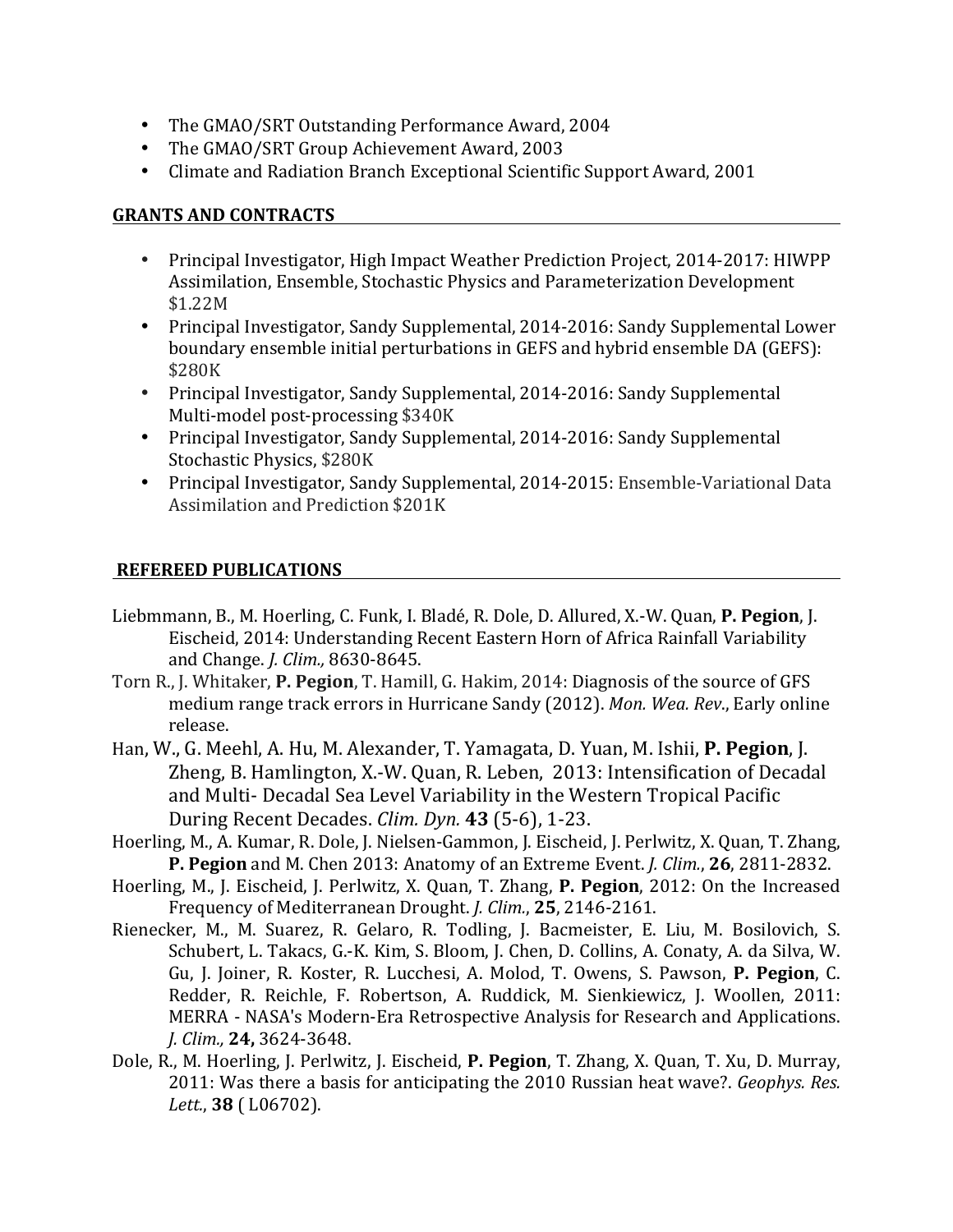- Ferguson, I., P. Duffy, T. Phillips, X. Liang, J. Dracup, S. Schubert, P. Pegion, 2011: Nonstationarity of the signal and noise characteristics of seasonal precipitation anomalies. *Clim. Dyn.*, **36** (3) , 739-752.
- Hoerling M., J. Hurrell, A. Kumar, L. Terray, J. Eischeid, P. Pegion, T. Zhang, X.-W. Quan, T. Xu, 2011: On North American decadal climate for 2011-2020, *J. Clim.*, **24**, 4519-4528.
- Pegion, P., A. Kumar, 2010: Multi-model Estimates of Atmospheric Response to Modes of SST Variability and Implications for Droughts. *J. Clim.*, 23, 4327-4341.
- Ferguson, I., J. Dracup, P. Duffy, P. Pegion, S. Schubert, 2010: Influence of SST Forcing on Stochastic Characteristics of Simulated Precipitation and Drought. *J. Hydrometeor*, **11**, 754–769.
- Xue, Y., F. De Sales, W. Lau, A. Boone, J. Feng, P. Dirmeyer, Z. Guo, K.-M. Kim, A. Kitoh, V. Kumar, I. Poccard-Leclercq, N. Mahowald, W. Moufouma-Okia, P. Pegion, D. Rowell, J. Schemm, S. Schubert, A. Sealy, W. Thiaw, A. Vintzileos, S. Williams, M.-L. Wu, 2010: Intercomparison and analyses of the climatology of the West African Monsoon in the West African Monsoon Modeling and Evaluation project (WAMME) first model intercomparison experiment. *Clim.* Dyn., 34 (1), 3-27.
- Wu, M.-L. C., O. Reale, S. Schubert, M. Suarez, R. Koster, P. Pegion, 2009: African Easterly Jet: Structure and Maintenance. *J. Clim.*, 22, 4459-4480.
- Findell, K., A. Pitman, M. England, P. Pegion, 2009: Regional and Global Impacts of Land Cover Change and Sea Surface Temperature Anomalies. *J. Clim.*,, **22**, 3248–3269.
- Wang, H., S. Schubert, M. Suarez, J. Chen, M. Hoerling, A. Kumar, P. Pegion, 2009: Attribution of the Seasonality and Regionality in Climate Trends over the United States during 1950-2000. *J. Clim.*, **22**, 2571-2590.
- Schubert, S., and Coauthors, 2009: A U.S. CLIVAR Project to Assess and Compare the Responses of Global Climate Models to Drought-Related SST Forcing Patterns: Overview and Results. *J. Clim.*, **22**, 5251–5272.
- Schubert, S., M. Suarez, P. Pegion, R. Koster, and J. Bacmeister, 2008: Potential Predictability of Long-Term Drought and Pluvial Conditions in the U.S. Great Plains. *J. Clim*., **21**, 802–816.
- Scaife, A., F. Kucharski, C.. Folland, J. Kinter, S. Brönnimann, D. Fereday, A.. Fischer, S. Grainger, K. Jin, I.-S. Kang, J. Knight, S. Kusunoki, N. Lau, M. Nath, T. Nakaegawa, P. **Pegion**, S. Schubert, P. Sporyshev, J. Syktus, J. H. Yoon, N. Zeng and T. Zhou, 2008: The CLIVAR C20C project: selected twentieth century climate events. *Clim. Dyn.*, 33  $(5)$ , 603-614.
- Zhou T., B. Wu, A. Scaife, S. Brönnimann, A. Cherchi, D. Fereday, A. Fischer, C. Folland, K. Jin, J. Kinter, J. Knight, F. Kucharski, S. Kusunoki, N. Lau, L. Li, M. Nath, T. Nakaegawa, A. Navarra, P. Pegion, E. Rozanov, S. Schubert, P. Sporyshev, A. Voldoire, Xinyu Wen, J.-H. Yoon and N. Zeng, 2008: The CLIVAR C20C project: which components of the Asian-Australian monsoon circulation variations are forced and reproducible? *Clim*, *Dyn.,* **33**,5,615-627.
- Kucharski, F., A. Scaife, J. Yoo, C. Folland, J. Kinter, J. Knight, D. Fereday, A. Fischer, K. Jin, J. Kröger, N. Lau, T. Nakaegawa, M. Nath, P. Pegion, E. Rozanov, S. Schubert, P. Sporyshev, J. Syktus, A. Voldoire, J.-H. Yoon, N. Zeng and T. Zhou, 2008: The CLIVAR C20C project: skill of simulating Indian monsoon rainfall on interannual to decadal timescales. Does GHG forcing play a role? *Clim. Dyn.*, 33 (5), 615-627.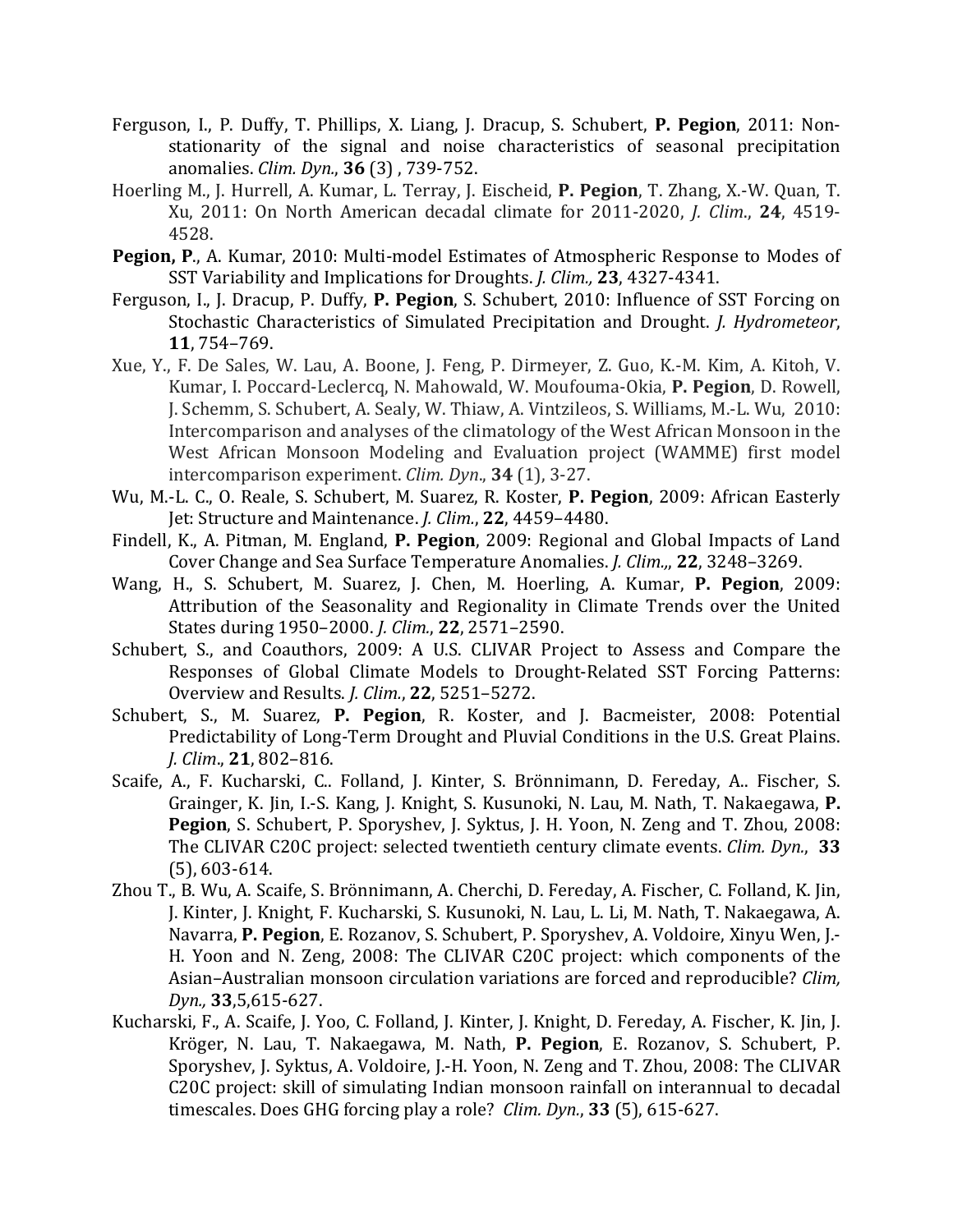- Wang B., J.-Y. Lee, I.-S. Kang, J. Shukla, C.-K. Park, A. Kumar, J. Schemm, S. Cocke, J.-S. Kug, J.-J. Luo, T. Zhou, B. Wang, X. Fu1, W.-T. Yun, O. Alves, K. Jin, J. Kinter, B. Kirtman, T. Krishnamurti, N. Lau, W. Lau1, P. Liu, P. Pegion, T. Rosati, S. Schubert, W. Stern, M. Suarez and T. Yamagata, 2008:Advance and prospectus of seasonal prediction: assessment of the APCC/CliPAS 14-model ensemble retrospective seasonal prediction (1980–2004). *Clim. Dyn.*,. **33** (1),93-117.
- Schubert, S., Y. Chang, M. Suarez, and P. Pegion, 2008: ENSO and Wintertime Extreme Precipitation Events over the Contiguous United States. J. Clim., 21, 22-39.
- Castro, C., R. Pielke, J. Adegoke, S. Schubert, and P. Pegion, 2007: Investigation of the Summer Climate of the Contiguous United States and Mexico Using the Regional Atmospheric Modeling System (RAMS). Part II: Model Climate Variability. *J. Clim.*, **20**, 3866–3887.
- Wu, M.-L., S. Schubert, M. Suarez, P. Pegion, and D. Waliser, 2006: Seasonality and Meridional Propagation of the MJO. *J. Clim.*, **19**, 1901–1921.
- Gutzler, D., H. Kim, R. Higgins, H. Juang, M. Kanamitsu, K. Mitchell, K. Mo, P. Pegion, E. Ritchie, J. Schemm, S. Schubert, Y. Song, and R. Yang, 2005: The North American Monsoon Model Assessment Project: Integrating Numerical Modeling into a Fieldbased Process Study. *Bull. Amer. Meteor. Soc.*, 86, 1423-1429.
- Schubert, S, M Suarez, P Pegion, R Koster, J Bacmeister, 2004: On the Cause of the 1930s Dust Bowl. *Science*, **303**, 1855-1859.
- Schubert, S., M. Suarez, P. Pegion, R. Koster, and J. Bacmeister, 2004: Causes of Long-Term Drought in the U.S. Great Plains. *J. Clim.*, **17**, 485–503.
- Straus, D., J. Shukla, D. Paolino, S. Schubert, M. Suarez, P. Pegion, and A. Kumar, 2003: Predictability of the Seasonal Mean Atmospheric Circulation during Autumn, Winter, and Spring. *J. Clim.*, **16**, 3629–3649.
- Schubert, S., M. Suarez, P. Pegion, M. Kistler, and A. Kumar, 2002: Predictability of Zonal Means during Boreal Summer. *J. Clim.*, **15**, 420-434.
- **Pegion, P., M. Bourassa, D. Legler, and J. O'Brien, 2000: Objectively Derived Daily "Winds"** from Satellite Scatterometer Data. Mon. Wea. Rev., 128, 3150-3168.

### **OTHER PUBLICATIONS**

- Weaver, S., J. Trapp, M. Tippett, R. Schneider, P. Pegion, S.-K. Lee. W. Higgins, A. Dean, G. Carbin, H. Brooks, M. Baldwin, F. Alvarez 2013: Advancing the Nation's capability to anticipate tornado and severe weather risk, *NOAA/NWS/NCEP/CPC* http://www.cpc.ncep.noaa.gov/products/severe\_weather/Climate.Severe.Weather. White.Paper.Apr2013.pdf
- **Pegion, P.,** A. Kumar, 2008: Analysis of the multi-model U.S. CLIVAR Drought Working Group simulations. *U. S. CLIVAR Variations* **6**, 6-8.
- Vintzileos, A, M Rienecker, M Suarez, S Miller, P Pegion, J Bacmeister, 2008: Simulation of the El Niño - Southern Oscillation phenomenon with NASA's Seasonal-to-Interannual Prediction Project coupled general circulation model. *CLIVAR Exchanges* **8**, 25-27.
- **Pegion, P., S. Schubert, M. Suarez 2002: Validation of NSIPP Tier-2 Seasonal Forecasts:** what can we gain from improved SST forecasts? 16th Conference on Probability and *Statistics in the Atmospheric Sciences.* Orlando, FL, Amer. Meteor. Soc., 1-6.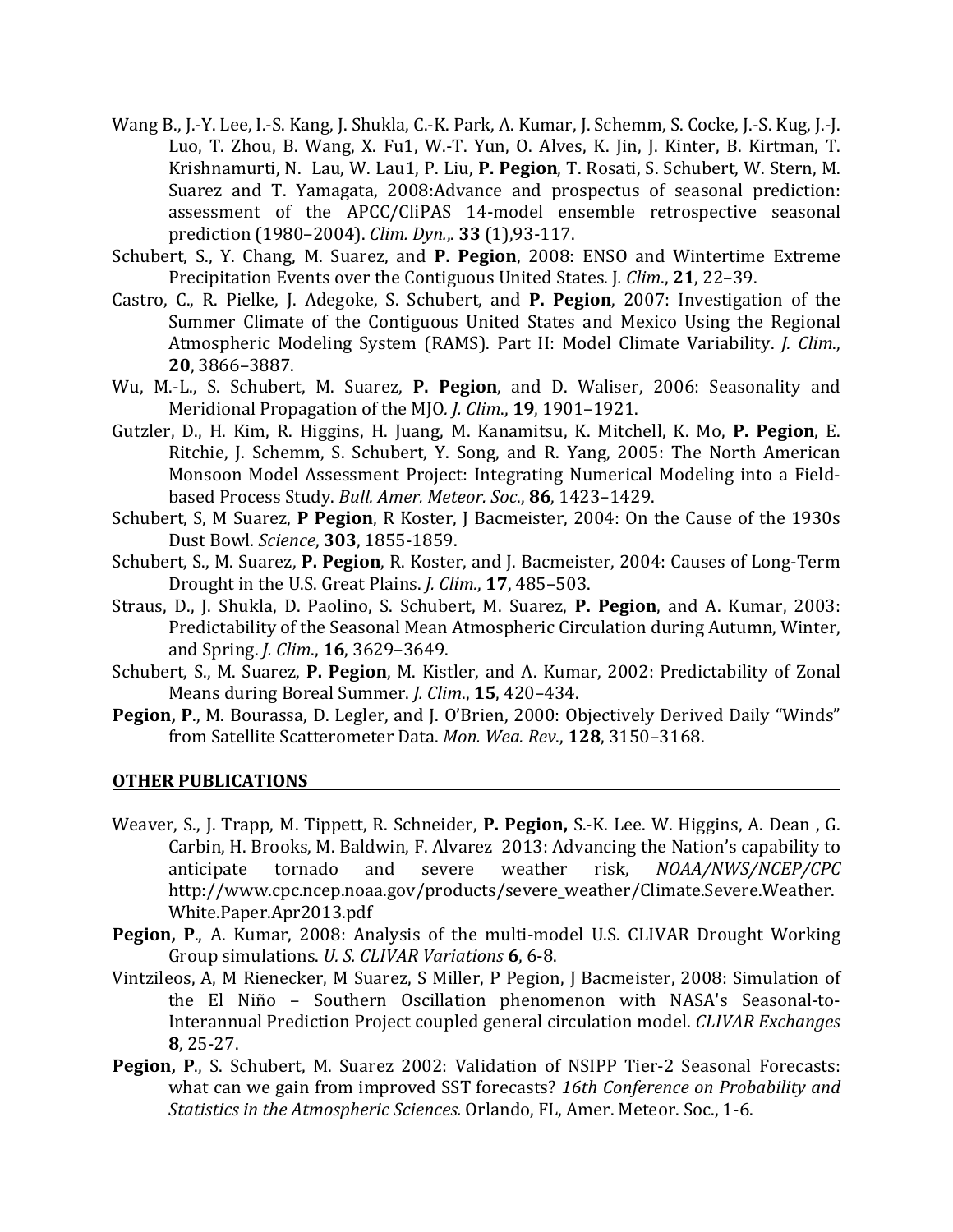- **Pegion, P., S. Schubert, M. Suarez, 2000. An Assessment of the Predictability of Northern** Winter Seasonal Means with the NSIPP 1 AGCM. *Technical Report Series on Global Modeling and Data Assimilation 104606, 18.*
- Bacmeister, I., S. Schubert, M. Suarez, P. Pegion, 2000. Atlas of Seasonal Means Simulated by the NSIPP 1 Atmospheric GCM. *Technical Report Series on Global Modeling and Data Assimilation 104606*, **17**.

# **CONFERENCE PRESENTATIONS**

AMS Conference on Hurricanes and Tropical Meteorology, 2014, San Diego, CA Workshop on Severe Convection and Climate, 2013, Palisades, NY - Invited Seasonal Severe Weather Workshop, 2012, Norman OK - Invited Climate Diagnostics and Prediction Workshop, 2012, Fort Collins, CO AGU Fall Meeting, 2011, San Francisco, CA Climate Diagnostics and Prediction Workshop, 2010, Raleigh, NC Ensemble Kalman Filter (EnKF) workshop, 2010, Rensselaerville, NY Climate Diagnostics and Prediction Workshop, 2008, Lincoln, NE CPO/COD 6<sup>th</sup> Annual System Review, 2008, Silver Spring, MD AMS Annual Meeting, 2008, New Orleans, LA Climate Diagnostics and Prediction Workshop, 2007, Tallahassee, FL 3<sup>rd</sup> Annual NEWS PI Meeting, 2007, Huntsville, AL Hurricane And Climate Change Workshop, 2006 Boulder, CO Climate Diagnostics and Prediction Workshop, 2006, Boulder, CO 2<sup>nd</sup> Annual NEWS PI Meeting, 2006, College Park, MD APEC Climate Center Symposium 2006, Busan, Republic of Korea - invited AGU Joint Assembly, 2005, Baltimore, MD Climate Diagnostics and Prediction Workshop, 2005, State College, PA AGU Joint Assembly, 2005, New Orleans, LA Climate Diagnostics and Prediction Workshop, 2004, Madison, WI 1st International CLIVAR Science Conference, 2004 Baltimore, MD AMS Annual Meeting, 2003, Seattle, WA Climate Diagnostics and Prediction Workshop, 2003, Reno, NV AMS Annual Meeting, 2002, Orlando, FL Climate Diagnostics and Prediction Workshop, 2001 La Jolla, CA Climate Diagnostics and Prediction Workshop, 2000, Palisades, NY

## **SPECIALIZED SKILLS**

Data formats: grib, NetCDF, HDF, binary Programming Languages: Fortran 90, C, IDL GrADS, shell and perl scripting.

### **TECHNICAL SKILLS**

Climate Models: NASA/NSIPP1, NASA/GEOS5, MPI/ECHAM-5 Weather Models: NOAA/FIM, NOAA/GFS, NOAA/GSM Programming: Fortran 77/90, C, python, shell-scripting